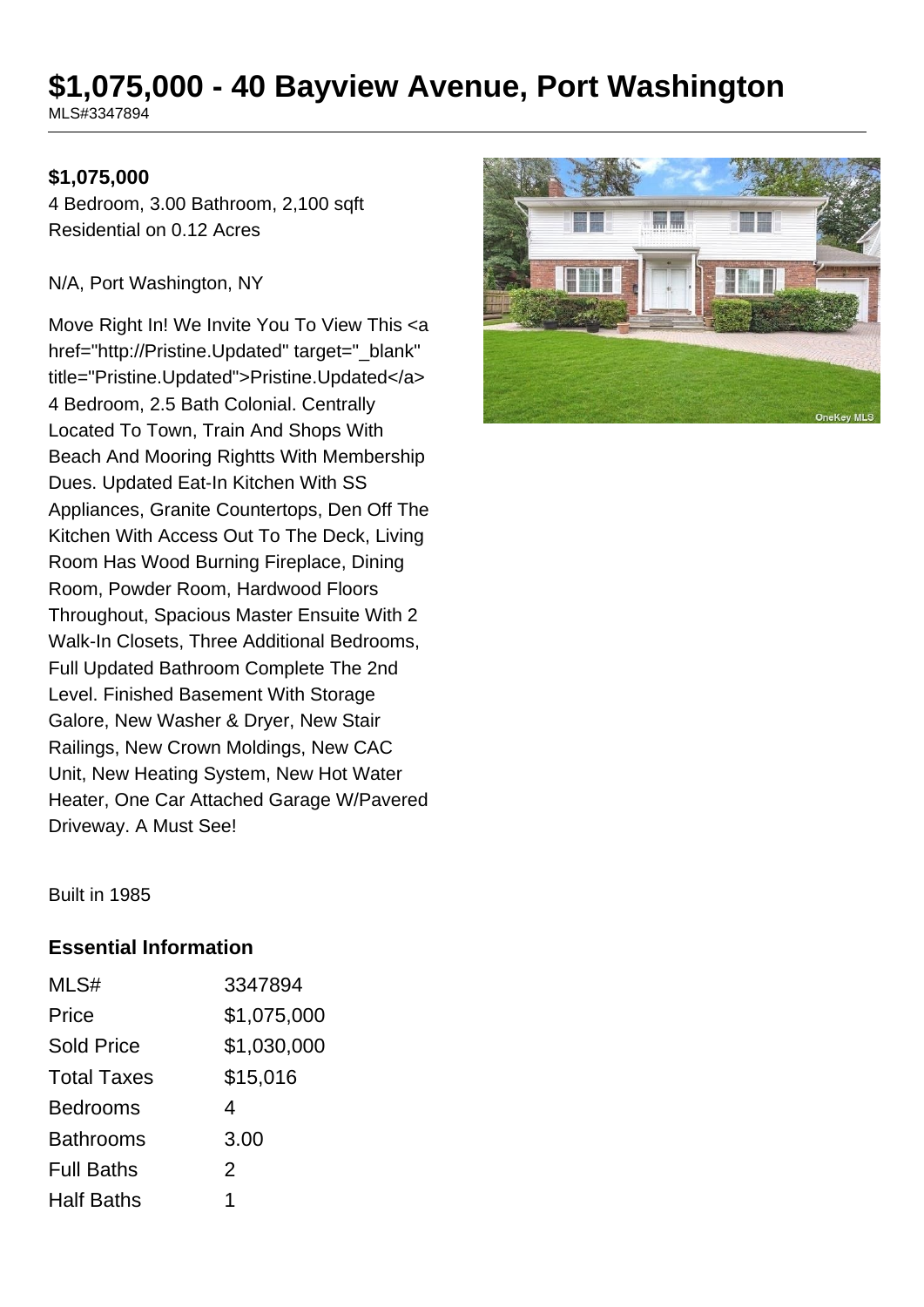| Square Footage 2,100     |                                |  |
|--------------------------|--------------------------------|--|
| Lot Square Footage 5,330 |                                |  |
| Acres                    | 0.12                           |  |
| <b>Year Built</b>        | 1985                           |  |
| <b>Type</b>              | Residential                    |  |
| Sub-Type                 | <b>Single Family Residence</b> |  |
| <b>Style</b>             | Colonial                       |  |
| <b>Status</b>            | Closed                         |  |
|                          |                                |  |

# **Community Information**

| Address      | 40 Bayview Avenue |
|--------------|-------------------|
| Subdivision  | N/A               |
| City         | Port Washington   |
| County       | Nassau            |
| <b>State</b> | NY                |
| Zip Code     | 11050             |

## **Amenities**

| <b>Features</b> | <b>Near Public Transit</b>                  |
|-----------------|---------------------------------------------|
| Parking         | Private, Attached, 1 Car Attached, Driveway |
| # of Garages    |                                             |
| Garages         | Private, Attached, 1 Car Attached, Driveway |
| Waterfront      | <b>Beach Access</b>                         |

## **Interior**

| Interior                 | Hardwood                                                                                                                     |
|--------------------------|------------------------------------------------------------------------------------------------------------------------------|
| <b>Interior Features</b> | Den/Family Room, Eat-in Kitchen, Granite Counters, Living Room /<br>Dining Room, Master Bath, Powder Room, Walk-In Closet(s) |
| Appliances               | Cooktop, Dryer, Microwave, Oven, Refrigerator, Washer                                                                        |
| Heating                  | Natural Gas, Forced Air                                                                                                      |
| Cooling                  | <b>Central Air</b>                                                                                                           |
| Fireplace                | Yes                                                                                                                          |
| # of Fireplaces          | 1                                                                                                                            |
| <b>Has Basement</b>      | Yes                                                                                                                          |
| <b>Basement</b>          | Finished, Partial                                                                                                            |

# **Exterior**

| <b>Exterior</b> | Frame                      |
|-----------------|----------------------------|
| Lot Description | <b>Near Public Transit</b> |